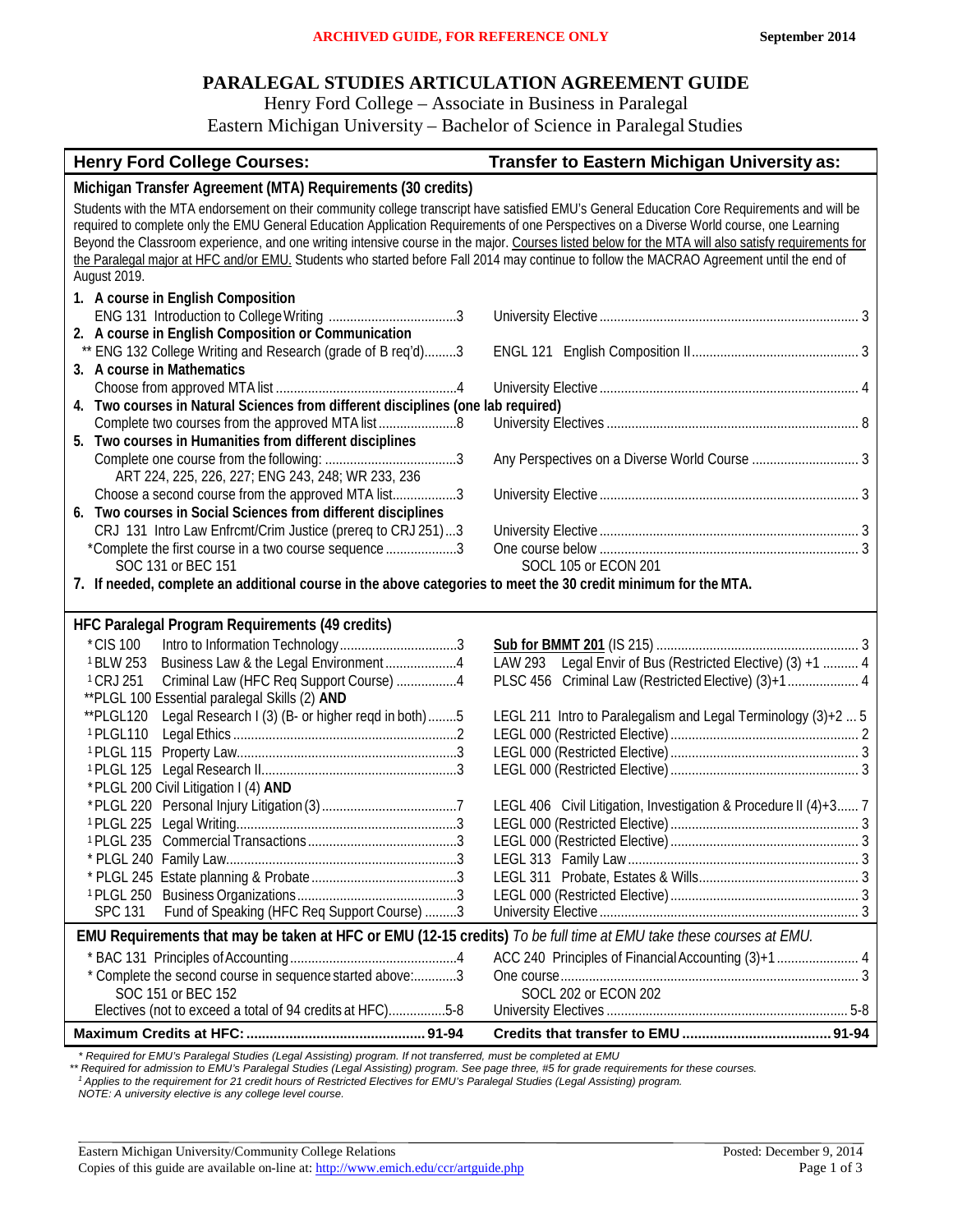### **PARALEGAL STUDIES ARTICULATION AGREEMENT GUIDE**

Henry Ford College – Associate in Business in Paralegal Eastern Michigan University – Bachelor of Science in Paralegal Studies

| <b>Completion of the Paralegal Program at EMU</b>                                                                                                                                                                                                                                                                                                                                                                         | Suggested Sequence for completing the program:                                                                                                                                                                                                                                                                                                             |
|---------------------------------------------------------------------------------------------------------------------------------------------------------------------------------------------------------------------------------------------------------------------------------------------------------------------------------------------------------------------------------------------------------------------------|------------------------------------------------------------------------------------------------------------------------------------------------------------------------------------------------------------------------------------------------------------------------------------------------------------------------------------------------------------|
| Major Requirements (30-33 credits)<br>Required LEGL Courses (21-24 credits)<br>LEGL 212 Law Office Administration & Technology3<br>** LEGL 304W Legal Writing, Research & Analysis I3<br>LEGL 305 Adv Legal Writing, Research, & Analysis II 3<br>LEGL 400 Adv Legal Writ, Research and Analysis III 3<br>LEGL 404 Court Rules, Forms, and Draft Contracts  3<br>LEGL 405 Civil Litigation, Investigation & Procedure I 3 | Consult the program coordinator to develop a plan of study<br>to complete this program.<br>Fall Semester(May dual-register at HFC & EMU) (6 credits)<br>"LEGL 304W Legal Writing, Research and Analysis I 3<br>(6 credits)<br>Winter<br>LEGL 212 Law Office Administration & Technology 3<br>LEGL 305 Adv Legal Writing, Research, & Analysis II  3        |
| Business & Information Processing Core (9 credits)<br>BMMT 396 Information & Media Administration3<br>BMMT 496 Records Administration/Database Systems 3<br>LEGL 213 Adv. Spreadsheet Applications3<br>Minimum Credits to Graduate 124                                                                                                                                                                                    | <b>Summer</b><br>(3 credits)<br><b>Fall Semester</b><br>(9 credits)<br>LEGL 400 Adv Legal Writ, Research and Analysis III  3<br>LEGL 404 Court Rules, Forms, and Drafting Contracts  3<br>LEGL 405 Civil Litigation, Investigation& Procedure I  3<br><b>Winter Semester</b><br>$(6-9 \text{ credits})$<br>BMMT 496 Records Admin/DB Systems (or summer) 3 |

*1 Satisfies EMU's "Learning beyond the Classroom" requirement.*

*<sup>\*\*</sup> Required for Admission to EMU's Paralegal program. Must be completed with a "C+" or higher before enrolling in program courses. Satisfies the Writing Intensive requirement.*

*NOTE: Students may register concurrently at HFC and EMU while completing the program in order to take paralegal courses in the appropriate sequence and graduate in a timely manner. Students receiving financial aid should contact the Financial Aid Offices at HFC and EMU to ask about options for financial aid as a concurrently registered student. Students who wish to enroll as a fulltime student at EMU should save some classes from page one to complete at EMU.*